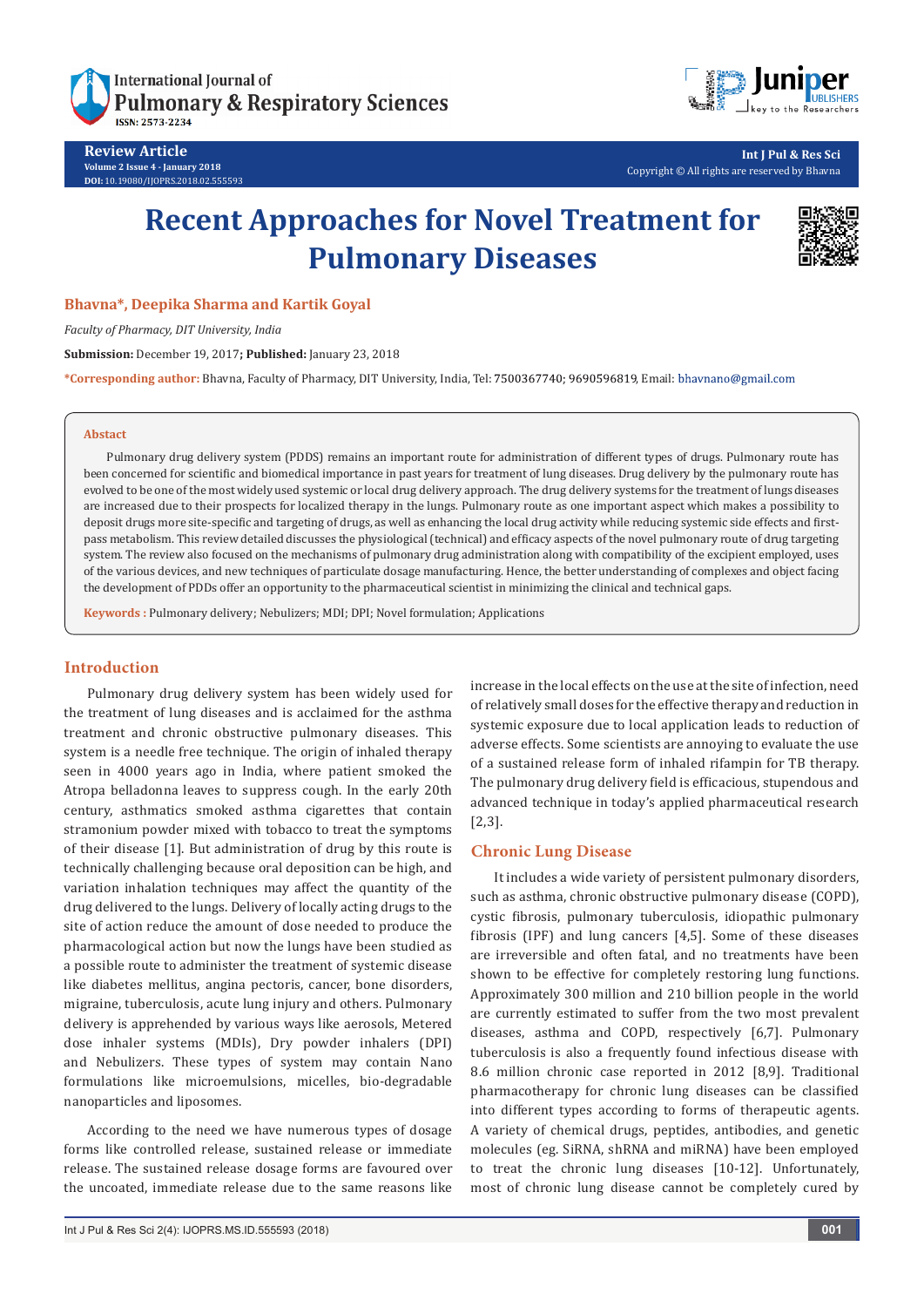pharmacotherapy alone. In cases of asthma, controlling the symptoms is the only available current option. Likewise, steroids, bronchodilators, pirfenidone, and nintedanib are currently used for the management of COPD or IPF, but no effective treatments are available to fully cure these types of diseases [13].

## **Pulmonary Embolism (PE)**

It is a blockage of an artery in the lungs by a substance that have travelled from elsewhere in the body through the bloodstream. Pulmonary embolism usually results from a blood clotting in the leg that moves to the lung. The risk of blood clotting increased by cancer, prolonged bed rest, smoking, stroke, obesity, pregnancy and after some types of surgery. Some cases are due to the embolization of air, fat or amniotic fluid. Diagnosis is based on signs and symptoms in combination with test results. Diagnosis is based on signs and symptoms in combination with test results. If the risk is low, a blood test 'D-dimer' may rule out the condition. Otherwise a perfusion scan or ultrasound of legs may confirm the diagnosis. Together deep vein thrombosis and PE are known as venous thromboembolism. Because pulmonary embolism almost always occurs in conjunction with deep vein thrombosis, most doctors refers to the two conditions together as venous thromboembolism. Signs include low blood oxygen levels, rapid breathing, rapid heart rate and sometimes a mild fever. Severe cases can lead to passing out, abnormally low blood pressure and sudden death. Symptoms may also include breath shortness, chest pain upon breathing in, and coughing up blood. Symptoms of a blood clot in the leg may also be present such a red, warm, swollen and painful leg.

## **Advantages of Pulmonary Drug Delivery System**

a. Helps in minimizing the dose of API molecule used for oral routes i.e. drug content of one 4mg tablet of salbutamol equals to 40 doses of meter doses [14].

b. Degradation of drug by liver is avoided [15].

c. Onset of action is very rapid and provides local action within the respiratory tract [16].

d. Reduces extracellular enzyme levels compared to GI tract due to the big surface area of alveolar [17].

e. It is needle free pulmonary delivery [18].

f. Inhaled drug delivery puts drug where it is needed [19].

g. Allows for a reduction in systemic side-effects.

h. Reduces evasion of first pass hepatic metabolism by absorbed drug.

i. Inhaling helps to avoid gastrointestinal tract problems such as poor solubility, low bioavailability, gut irritability unwanted metabolites, food effects and dosing variability.

j. It provides a non-invasive method of delivering drugs into the bloodstream for those molecules that can only be

delivered by injection. These include proteins and peptides, such as insulin for diabetes or interferon beta for multiple sclerosis and many of the drugs developed in recent years by biotechnology companies [14,18].

## **Limitations of Pulmonary Drug Delivery System**

a. Drug absorption may be limited by the physical barrier of the mucus layer.

b. Patient may have some problems using the pulmonary drug delivery devices correctly.

c. Oropharyngeal deposition gives local side effect.

d. The duration of activity is often short-lived due to the rapid removal of drug from the lungs or due to drug metabolism [16,20].

## **Mechanism and Ways of Pulmonary Drug Administration**

In the course of the most recent decade, the systemic absorption of a board scope of therapeutic agents after pulmonary application has been shown in animals and also in people. Through pulmonary course, the medication can be controlled by two essential modes; to start with, intranasal organization, which has anatomical impediment, for example, narrows airway lumen, second, oral inhalative organization. By oral inhalative organization obviously better outcomes can be normal as it permits controlling small particles with a concentration loss of just 20% in correlation with 85% by nasal route. Oral inhalative organization can again be delegated intratracheal instillation and intratracheal inhalation. The most well-known technique utilized as a part of research facility is the intratracheal inhalation. In the intratracheal instillation, a little measure of medication arrangement or scattering is conveyed into the lungs. The most well-known strategy utilized as a part of labs is the intratracheal instillation. In the intratracheal instillation, a little measure of drug solution or dispersion is conveyed into the lungs by an exceptional syringe. This gives a quick and quantifiable technique for drug conveyance to the lungs. The localized drug deposition is accomplished with a relatively small absorptive range. In this way, the instillation procedure is much basic, non-costly, and has non uniform drug distribution. In preclinical creature (animals) studies intratracheal instillation has as often as possible been utilized to evaluate the pulmonary absorption and systemic bioavailability, particularly as to the exact dosing and viability related with this technique. However, intratracheal instillation is not a physiological route for application, and results got from these reviews may not be transferable to aerosol applications in people.

Unexpectedly, inhalation strategy utilizes aerosol system by which we can get more uniform distribution with incredible penetration. However, this technique is all the more expensive and hard to quantify the correct dose in lungs. The deposition of drug by aerosol organization in the pulmonary airway route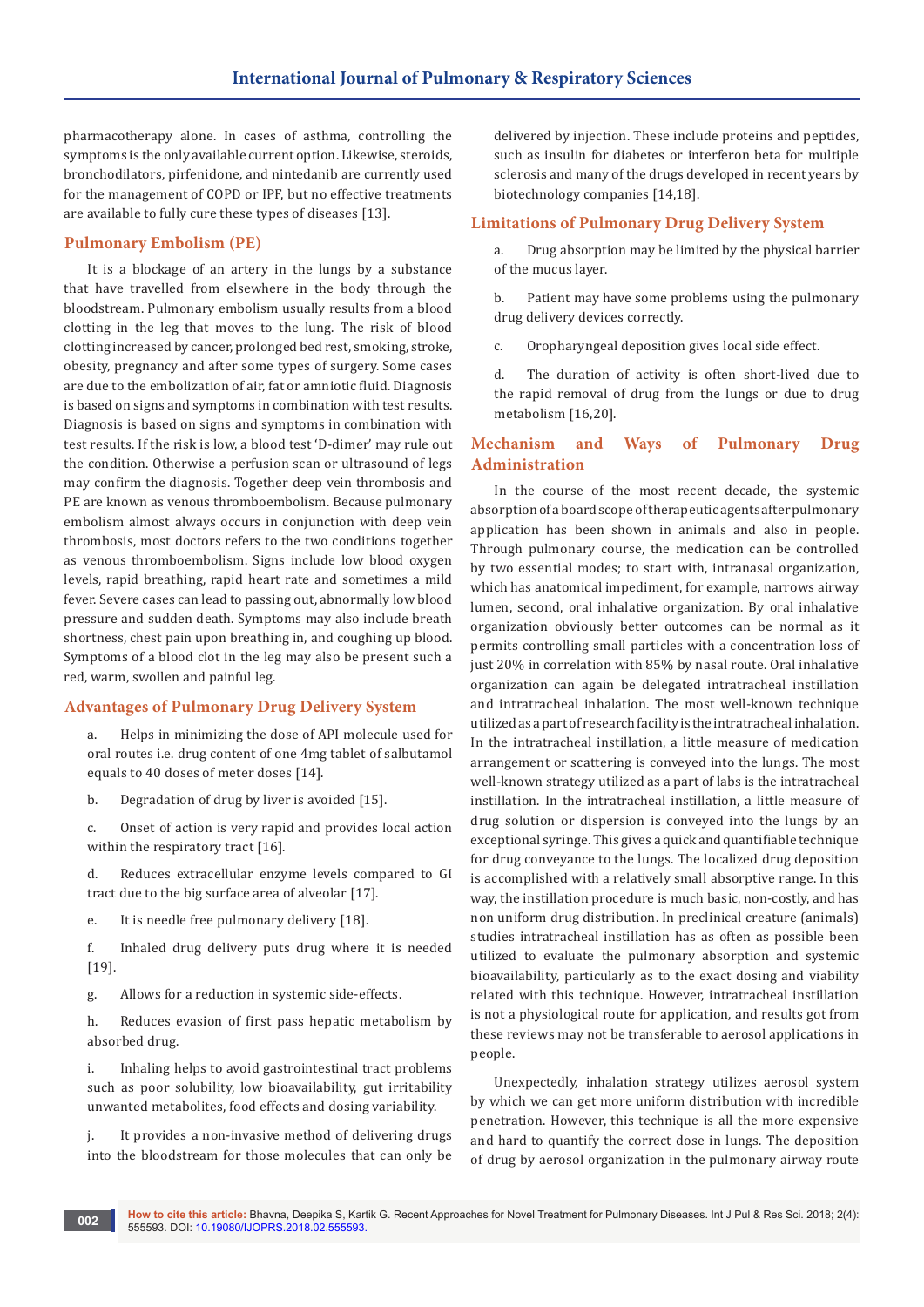mainly has three systems: - gravitation, sedimentation, inertial impactation, and diffusion. If the drug molecule size is nearly greater, then, deposition happens by initial two mechanisms where, either sedimentation happens because of gravitational force or inertial impaction happens because of hyperventilation. At the point when the molecule size is littler they deposit mainly by diffusion mechanism, which in turn is depends on the Brownian movement. Aside from the pulmonary morphological aspects and ventilatory parameters size of the particles or droplets and the geometry is very essential. The size of particles or droplet in term of diameter along with the surface electrical charges, shape of the particulate matter it is a fiber and hygroscopy likewise having significant impact on drug deposition through pulmonary route. The term mass middle aerodynamic diameter is utilized and it relies on upon size, shape, and thickness of the particulate system.

# **Recent Approaches For Pulmonary Drug Delivery System [1,2]**

## **Low Efficiency of Inhalation System**

The major challenge in pulmonary drug delivery is the low efficiency of presently available inhalation systems. Ideal aerosol particle size is very important for deep lung delivery (pulmonary drug delivery). Since if the particles are too small, the optimum particle size for deep lung deposition is 1-5 mm, they will be easily exhaled, and if the particle size is too large, they effects on the oropharynx and larynx.

#### **Less Drug Mass Per Puff**

To get adequate effects by the pulmonary drug delivery system the delivery of many drugs which require milligram doses but with most existing systems, the total amount of drug per puff transferred to the lower respiratory tract is too low (less than 1000mcg).

#### **Poor Formulations Stability for Drugs**

Most traditional small molecule asthma drugs are crystalline in nature, comparatively moisture resistant in the dry molecules. Whereas in the case of corticosteroids, which are unstable in liquid state, amorphous, and highly moisture sensitive in the dry state.

#### **Improper Dosing Reproducibility**

The main reason for poor dosing reproducibility is worsening of diseases, problem in device, and instability of formulation. To get maximum dose reproducibility patient education play important role.

# **Factors Which Affecting Absorption and Bioavailability of Pulmonary Drug Delivery System [21]**

Various factors that may affect pulmonary absorption rate and bioavailability are listed in Table 1.

**Table 1:** Various factors that may affect pulmonary absorption rate and bioavailability

| <b>Device and Formulation</b>                         | <b>Drug</b>                            | <b>Physiology</b>                      |
|-------------------------------------------------------|----------------------------------------|----------------------------------------|
| Particle Properties (Size,<br>Density, Shape, Charge) | Dissolution Rate,<br>Solubility        | <b>Breathing Pattern</b><br>Blood Flow |
| <b>Deposition Pattern</b>                             | Lipophilicity                          | Airway Morphology                      |
| Excipients                                            | Molecular Weight                       | Surface Area                           |
| Concentration                                         | Charge                                 | Mucociliary<br>Clearance               |
| Osmolality                                            | Hydrogen Bonding<br>Potential          | Lung Surfactant                        |
| ph                                                    | Conformation                           | Epithelial<br>Permeability             |
| Dose Size/Volume                                      | Chemical Stability                     | Endothelial<br>Permeability            |
|                                                       | Enzymatic<br>Stability                 | Enzymatic/<br>Metabolic Activity       |
|                                                       |                                        | Disease                                |
|                                                       |                                        | <b>Tissue Composition</b>              |
| Viscosity                                             | Aggregation/<br><b>Complex Binding</b> | Alveolar<br>Macrophages                |

Factors which Affecting Absorption and Bioavailability ff Pulmonary Drug Delivery System [21]

#### **Formulations**

The drugs may be inhaled by pulmonary route utilizing two techniques: aerosol inhalation and intratracheal instillation. By applying aerosol technique, we could obtain more uniform distribution with maximum extent of penetration into the peripheral or the alveolar region of the lung, but this costs more and also faced with difficulty in measuring the exact dose inside the lungs. In contrary to this, instillation process is much simple, not expensive and has non-uniform distribution of drugs [22].

# **Devices for Pulmonary Drug Delivery Systems and There Advances**

Following types of inhalation devices are present:

#### **Nebulizers**

There are two types of nebulizer systems which are widely used as aerosolize drug solutions or suspensions for drug delivery to the respiratory tract i.e. the ultrasonic nebulizer and the air jet nebulizer. In ultrasonic nebulizers, ultrasound waves are found in an ultrasonic nebulizer by a ceramic piezoelectric crystal that vibrates when electrically excited. The aerosol produced by an air jet nebulizer is generated when compressed air is forced through an orifice; an area of low pressure is formed where the air jet exists. Nebulizers are useful for the treatment of acute asthma and emergency care unit or for treating patients with severe asthma at home. The nebulizer can transport more drugs to the lungs than metered dose inhalers (MDI) or dry powdered inhalers (DPI), the most common disadvantage of nebulizer are lack of possibility, higher costs of drug delivery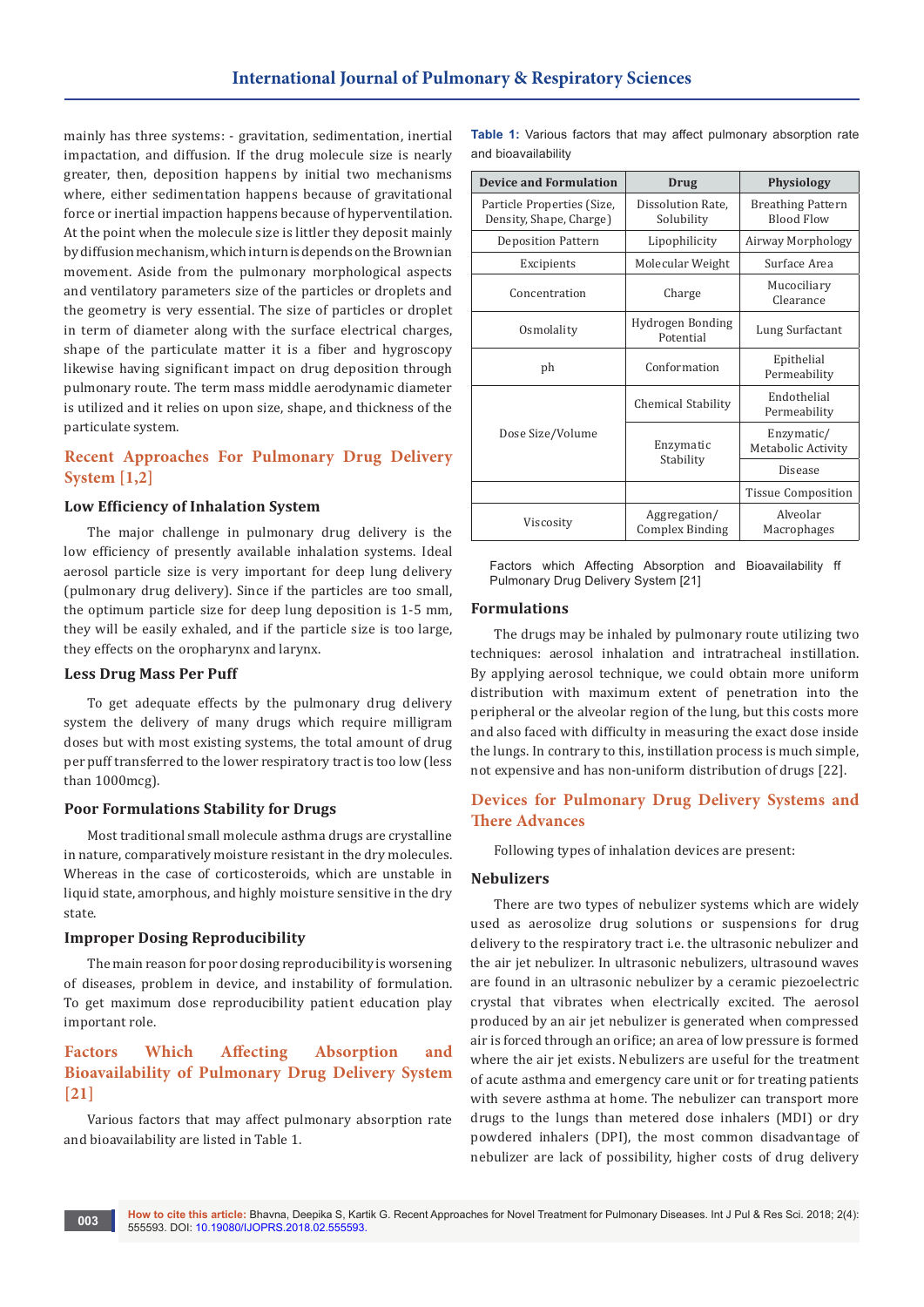as a result of the larger need for assistance from health care professionals, and the need for higher drug doses to achieve a therapeutic result [2,4,23,24].

## **Trends In Nebulizers Technology [25]**

a. Recent advancements in liquid aerosol innovation consolidate the advantages of MDIs and nebulizers are called metered dose liquid inhalers. The big advantage that every one of these systems focus for the reduced velocity of the aerosol. Liquid inhalers applying the idea of a low velocity aerosol are frequently alluded to as 'soft mist inhalers'.

b. Wet nebulisation goes for the era of mono disperses aerosols. The nonattendance of propellants in the formulation by applying aqueous drug formulated causes a reduction in the residual volume after nebulisation and an enhanced portability compared and nebulizers.

c. Now-a-days various marketed formulations of nebulizers are available in market. Some of such formulations are listed in Table 2.

| <b>Brand</b> | Drug                                         | <b>Manufacturer</b>  |
|--------------|----------------------------------------------|----------------------|
| Accuneb      | Albuterol Sulfate                            | Dey Pharm            |
| Xopenex      | Levoalbuterol HCl                            | Sunovion Pharm       |
| DuoNeb       | Ipratropium<br>Bromide, Albuterol<br>Sulfate | Dey Pharm            |
| Perforomist  | Formoterolfumarate                           | Dey Pharm            |
| SteriNeb     | Budesonide                                   | Teva Pharmaceuticals |
| Pulmozyme    | Doranase Alpha                               | Genentech Inc.       |
| Caysten      | Azteronam                                    | Gilead Sci.          |

**Table 2 :** Marketed formulations of Nebulizers.

## **Metered Dose Inhalers (MDIs)**

MDI is a complex system designed to provide a fine mist of medicament, generally with an aerodynamic particle size having less than 5 microns, for inhalation directly to the airways for the treatment of respiratory diseases such as asthma and COPD [1,25]. They can be given in the form of suspension or solution. They consist of a micronized form of the active pharmaceutical ingredient (API) in a propellant under pressure with surfactants to prevent clumping of API molecule. Lubricants for the valve mechanism and other solvents are the other constituents. When the device is pressed, the propellant gets disclosed to atmospheric pressure, which leads to aeroionisation of the drug. As it travels through the air, the aerosol warms up leading to evaporation of the propellant that reduces the particle size to the specific range. The fraction of drug to the airways ranges from 5-15% [26]. In 1990, attempts were actively made of reformulate MDIs as a result of mandatory ban on the use of propellant chlorofluorocarbons, which have been concerned in

the depletion of the Earth's ozone layer. Optional propellants, such as hydrofluoroalkane 134a (HFA-134), have be considered for their potentials to change CFCs since 1990. CFC-free inhalers formulations those are available in Europe and USA are listed in Table 3.

**Table 3 :** List of CFC-free inhalers available in Europe and USA.

| Name of<br>product       | <b>Active Ingredient of Drug</b>                | <b>Manufacturer</b>         |
|--------------------------|-------------------------------------------------|-----------------------------|
| Airomir                  | Salbutamol                                      | 3M Drug Delivery<br>Systems |
| Asmol                    | Salbutamol                                      |                             |
| Epaq                     | Salbutamol                                      | 3M<br>Pharmaceuticals       |
| Ventolin                 | Albuterol Sulphate                              | Glaxo Smith Kline           |
| Intal Forte CFC-<br>free | Sodium Cromoglycate                             | Aventis<br>Pharmaceuticals  |
| Flixotide                | Fluticasone Propionate                          | Glaxo Smith Kline           |
| Qvar                     | Beclomethasonedipropionate                      | 3M<br>Pharmaceuticals       |
| Tilade CFC-free          | Nedocromil Sodium                               | Aventis<br>Pharmaceuticals  |
| Seretide                 | Salmeterolxinafoate &<br>Fluticasone Propionate | Glaxo Smith Kline           |

## **Trends in MDIS Technology [4,25]**

a. There has been much importance in the differences in effects of enantiomer of many medications and beta agonist adrenergic bronchodilators have received much attention. Recently levo salbutamol is present in the market.

b. Use of spacers to improve patient coordination with metered dose inhalers. Evidence indicates considerable intra and inter-subject variability for the inhalation.

c. The auto-haler TM is the first breath activated pressurized metered dose inhaler. Auto-haler solve the key problems of the pressurized metered dose inhaler (pMDI), does not rely on the patient's inspiratory efforts to aerosolize the dose of medication unlike dry powder inhalers.

#### **Dry Powdered Inhalers (DPIs)**

Dry powder system contain micronized drugs single or its mixes with a reasonable carrier, essentially as lactose, for conveyance to the lungs, which anticipates aggregation and increase flow properties of drugs [4,25,26]. When the patient activates the DPI and inhalers, airflow through the device makes shear and turbulence; air is brought into the powder bed and static powder mix is fluidized and enters the patient's airways. There, the drug particles isolate from the carrier particles and are carried deep into the lungs, while the larger carrier particles affect in the oropharynx and are cleared. Along these lines, deposition into the lungs is controlled by the patient's variable inspiratory airflow. The three principle variables Drug, Carrier, and device may influencing the act of pulmonary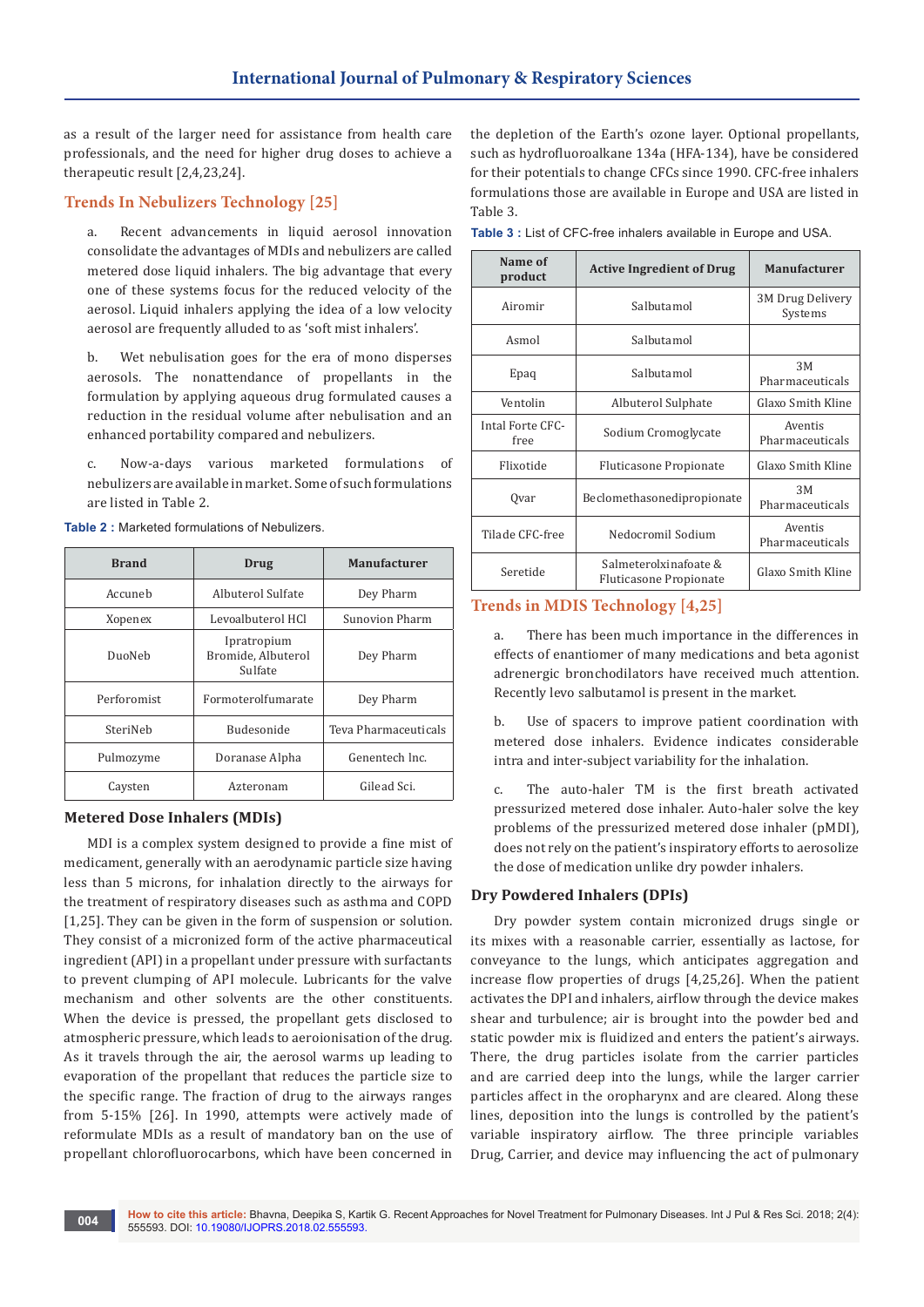delivery of drug. In addition, DPIs are small, versatile device that can be effortlessly conveyed in a satchel or pocket. These devices are generally acknowledged inhaled delivery dosage form, especially in Europe, where they are at present utilized by roughly 40% of asthma patients. Absence of the necessity of propellant is leverage of DPIs over MDIs [27]. The fraction of the drug delivered to the site of activity by a DPI differs from 9% to 30%. As of now there are two sorts of MDIs [4,25,28]. Different advertised items accessible in the market are shown in Table 4.

| Table 4: List of DPI Marketed products. |  |
|-----------------------------------------|--|
|-----------------------------------------|--|

| <b>Name of Product</b>               | Manufacturer    |
|--------------------------------------|-----------------|
| Acu-Breathe (Respirics)<br>Aerolizer | <b>Novartis</b> |
| Breezhaler                           | Novartis        |
| Chickhaler                           | Vectura         |
| Cyclohaler                           | Tera            |
| Diskhaler                            | <b>GSK</b>      |
| Diskus                               | <b>GSK</b>      |
| Podhaler                             | <b>Novartis</b> |
| Pulmojet                             | Sanifi-Aventis  |
| Skyehaler                            | Skyepharma      |
| Solis                                | Sandoz          |
| Taifun                               | Akela           |
| Twisthaler                           | Schering/mercks |
| Turbohaler                           | Astra Zeneca    |

## **Advantages of Dry Powder Inhalers (DPIs)**

- a. Larger drug available for pay loads per puff.
- b. Blending is not requiring for it.
- c. Enables use of small, flow-rate independent inhalers.
- d. The particles readily disaggregate despite their small size.

e. Enables improved lung deposition, dose decrease variability and potential for condensed dose through enhanced dispersibility.

## **Trends in Dry Powder Inhalation Technology [29-31]**

a. DPIs Performance can be adjusted through changes in the design of the device and furthermore changes in the powder formulation and designing. The strengths required in the process prompts the particle-particle interactions in the agglomerates and furthermore the forces playing a part in the de-agglomeration process.

b. Supercritical fluid technology (SCF) is connected to enhance the surface properties of the drug substance.

c. Large porous particles have decreased inter-particulate forces because of their low density, the irregular surface structure or reduced surface free energy. Furthermore, these particles are accounted for to have enhanced aerodynamic behaviour in the airways, while phagocytises of the stored particles in the alveoli is lessened. In another approach, smaller porous particles (3-5 mm) have been utilized to enhance de-agglomeration and lung deposition.

d. Air classifier Technology has been recently utilized as a part of the devices to avoid agglomeration in devices.

#### **Current Trends**

Inspiromatic is delivered by Inspiro Medical, a portfolio organization of the Trendlines bunch, and is intended to replace hard-to-utilize nebulizers for youthful kids and additionally the elderly and individuals with specific handicaps. Inspiromatic has an internal microcontroller and flow sensor that identifies the ideal time to deliver the medication and consequently disperse the drug particles in the correct size without requirement for forceful Inhalation [32].

## **Twisthaler**

This inhalation device is generally free of flow rates. It has been exhibited that with inspiratory flow between 28 l/min and 60 l/min 91% to 112% of the metered dose is delivered at the mouthpiece. The fraction of particles smaller than 6.5 μm amount up to 40% at an inspiratory flow of 60 l/min. moreover drug doses released from the Twisthaler® just change somewhat between each dosage. The twist haler is endorsed by momentosonefuroate [33].

#### **Nexthaler**

Cambridge Consultants is attempting to develop the upcoming era of dry powder inhaler for ChiesiFarmaceuticiSpA, a rising European pharmaceutical organization situated in Parma, Italy. The new inhaler intends to be the most straightforward toutilize dry powder inhaler available. The outline incorporates features to enhance performance and make the device discreet, natural to utilize and futuristic in appearance [34].

## **HandiHaler**

It is utilized to deliver the substance of Spiriva inhalation Capsules containing the bronchodilator tiotropium, utilized for long-term treatment of chronic obstructive pulmonary disease (COPD) and other obstructive airways infection; to mitigate side effects of bronchospasm [35].

## **Turbuhalers**

It has the dry powder pharmaceutical inside the tube-molded inhaler. They have a removable cover and a contorting base. It is a 'breath-activated' device means the dry powder medication is "sucked" from the device instead of "fired" like it is from different devices. Turbuhalers might be hard to use for young kids, or grown-ups who are short of breath. It is prescribed to have a puffer and spacer accessible for crises [36].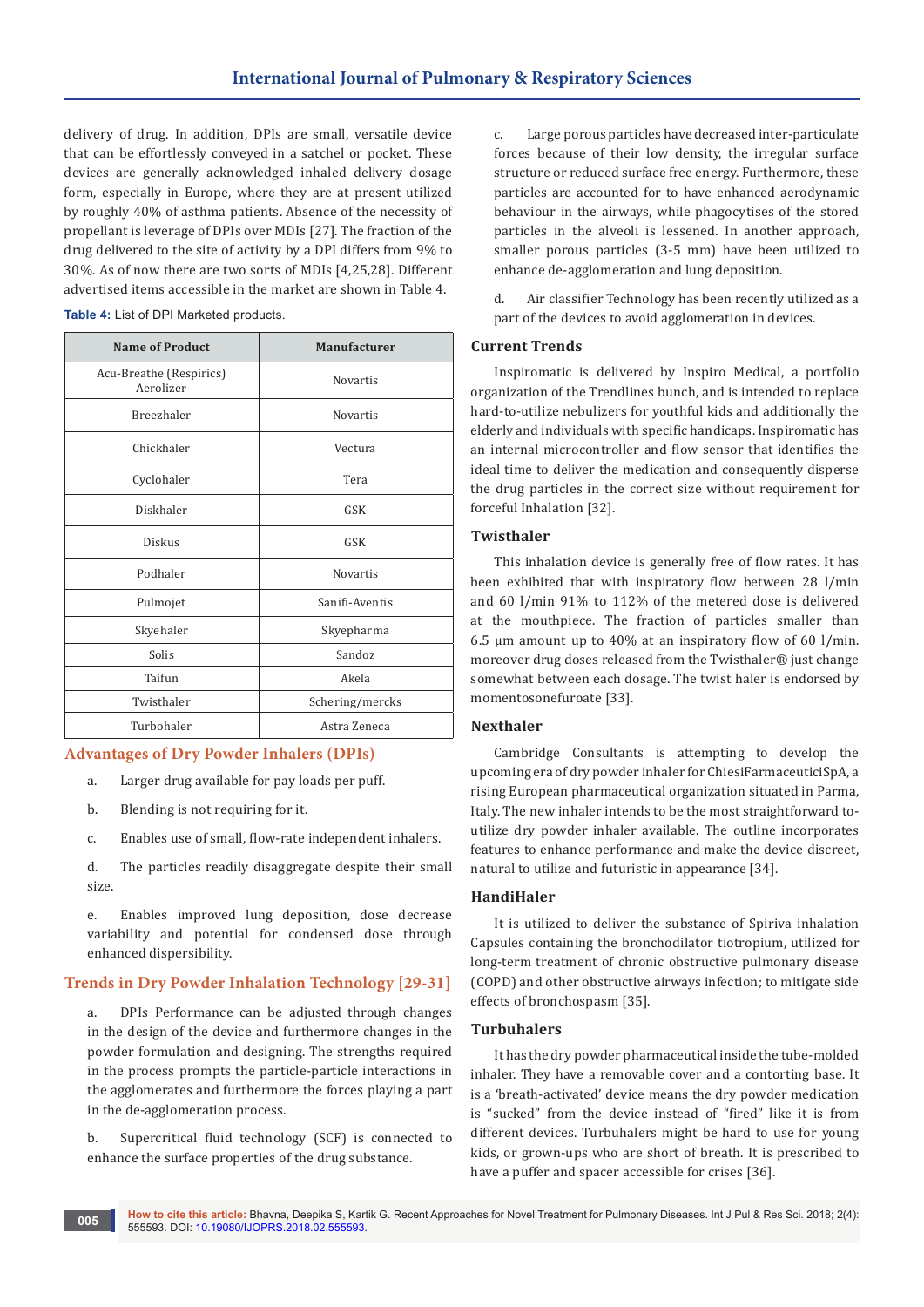## **Easy Haler**

The Easy haler®, is produced and patented by Orion, is an environment friendly and efficient, simple to use for the treatment of respiratory sicknesses, for example, asthma and chronic obstructive pulmonary disease (COPD). Orion aims to expand the product family of inhalable Easy haler® drugs utilized for treating asthma and COPD [37]. Currently used delivery devices and drugs utilized inhaled drugs for asthma in US is shown in Table 5 and future improved formulations of DPIs are shown in Table 6.

| <b>Active Pharmaceuticals</b><br>Ingredients | <b>DPIs</b>                               |
|----------------------------------------------|-------------------------------------------|
| Formoterol                                   | Fordilaeroliser (Novartis AG)             |
| Salmeterol                                   | Diskus (GSK)                              |
| Tiotropium                                   | Spiriva Handihaler<br>(BoehringIngelheim) |
| <b>Budenoside</b>                            | Pulmicort Flexhaler (Astra Zeneca)        |
| Fluticasone                                  | Diskus (GSK)                              |
| Mometasone                                   | Asmenex Twisthaler (Schering-<br>Plough)  |

**Table 5:** Currently used devices and drugs for Asthma in US.

**Table 6**: Future DPIs (approved or in development stage).

| <b>Device</b>                     | <b>Manufacturer</b>                  | Drug                         |
|-----------------------------------|--------------------------------------|------------------------------|
| Aspirair/Active                   | Vectura                              | Apomorphine<br>hydrochloride |
| Omnihaler/active                  | Innoveta Biomeds<br>Ltd.             |                              |
| Tanifun                           | Focus inhalation                     | Fentanyl                     |
| Cyclovent                         | Pharmachemie                         | Opioids                      |
| Spiros/breath<br>activated active | Dura                                 | Albuterol sulphate           |
| Acu-breath                        | Respirics                            | Fluticasone<br>propionate    |
| Swinhaler                         | Otsuka<br>pharmaceutical Co.<br>Ltd. | Procaterol,<br>budesonide    |
| Procaterol,<br>budesonide         | Novartis Pharma                      | Formoterol                   |
| Technohaler/passive               | InnovetaBiomeds<br>Ltd.              |                              |

# **Screening Models for Pulmonary Drug Delivery Systems**

Several models are presented for preclinical investigation of pulmonary drug absorption and deposition. The complexity of the models range from permeability screening experiments in cell culture models to in vivo pharmacokinetic analysis in animals. The design of the experiments comprises both selection of the most relevant biological model for the specific issue,

and the selection of a drug delivery system i.e. appropriate for the amount of test material available and that can selectively deposit a defined dose of the drug to the intended lung region. A combination of in vitro and in vivo models is needed to elucidate the mechanisms, rate, and extent of absorption, as well as the distribution, metabolism and elimination of a drug after pulmonary administration [1].

## **Cell Culture Models**

The inaccessibility and heterogeneous composition of the airway epithelium makes it difficult to mechanistically evaluate pulmonary cellular integrity and physiological function. For investigation of drug transport mechanisms, precise dosing and sampling, as well as defined local drug concentration and surface area of exposure, are important parameters that need to be controllable and reproducible. Therefore, a variety of airway and alveolar epithelial cell culture models of animal and human origin have been established as in vitro absorption models. The models include both continuous cell cultures, primary cell cultures and air-interface cultures [38].

**Continuous Cell Cultures:** They are reproducible and easily utilize than primary cell cultures but they frequently don't have the differentiated morphology and the biochemical characteristics of the original tissue. There are a small number of cell lines resulting from alveolar epithelial cells. A549 is a type II alveolar epithelial cell line that originates from human lung adenocarcinoma. It can be very helpful in metabolic and toxicological studies but it is less interesting as a drug delivery model because A549 cells do not form stretched monolayer's [39].

**Primary Cell Cultures:** The primary cell cultures more closely resemble the native epithelia and used as model for pulmonary drug delivery, but are less reproducible and more time consuming to work with compared to the cell lines, which make them less suitable for permeability screening purpose. Type II pneumocytes for primary culture can be removed from the lung. Human cells are the mainly representative of the clinical circumstances, but they are less available than cells from other mammals. Human type II pneumocytes are removed from normal lung tissue of patients undergoing partial lung resection. In culture, the cells experience segregation into type I-like cells, as indicated by morphological and histochemical change. In premature stages of the cell culture, the cells create elevated levels of surfactant protein C and little levels of caveolin 1, a marker of type I pneumocytes, and on the other hand at later stages. On day 8 of culture, the cells form a tight monolayer consisting mainly of type I cells and some interspersed type II cells, with TEER > 2000 Ω cm2 and potential difference > 10 mV [40].

**Air-Interface Cultures:** AIC models are permitting aerosol particles to place straight onto semi-dry apical cell surface. Drug deposition and dissolution take place in a small volume of cell lining fluid, a circumstances that mimics more directly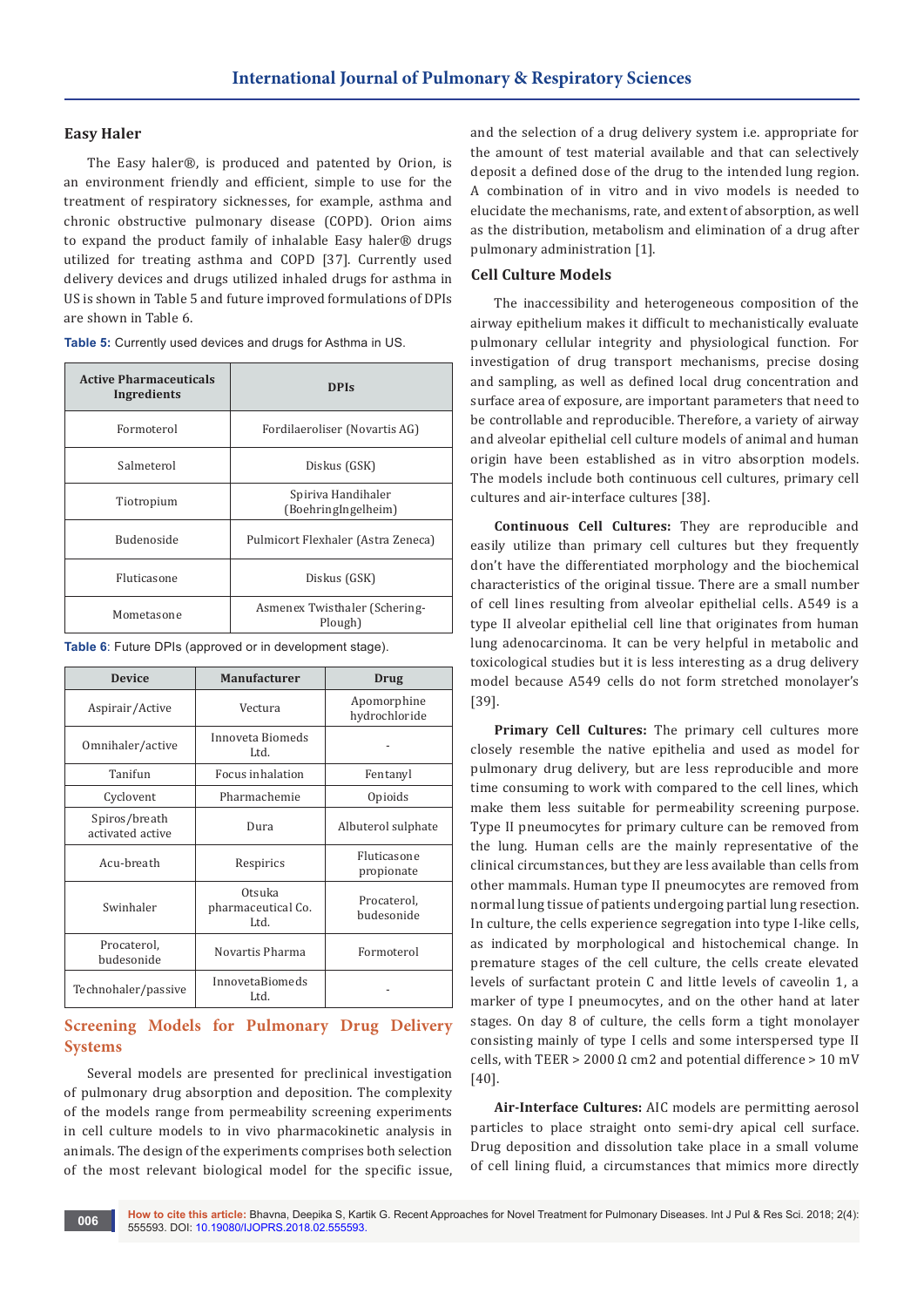deposition on the lung surface in vivo. The AIC show greater similarity to airways epithelial morphology, with glycoprotein discharge, more prominent microvilli and the construction of a pseudo stratified layer of columnar cells, while the liquidcovered culture created a monolayer of cells.

#### **In Vivo Animal Models**

In vivo pharmacokinetic experiments in animals provide data on the fate of a drug and its metabolites in the body by assessment of the drug concentration in plasma or tissues. Drug exiting device Inhaled dose Systemic exposure Alveolar deposition Pulmonary deposition Tracheal/Bronchial deposition Firstpass metabolism/ Not absorbed from GI-tract Extra pulmonary deposition Exhaled dose Distribution/Metabolism/Elimination Absorbed AM (phagocytosis by alveolar macrophages) MC (Mucociliary clearance metabolism). By contrast, small rodents, mice models for preliminary studies on pulmonary drug delivery because they can be used in large numbers. Mice have been used less often for assessing pulmonary release of systemically performing drugs because pharmacokinetic studies are not optimally perform in mice.

Owing to its small size, one mouse can offer only one blood sample at a time (1 ml whole blood sample is withdrawn by cardiac puncture and mouse euthanasia must be done at each time point of the plasma drug concentration–time curve. Guinea pigs have been generally used as an animal form of allergic asthma and infectious diseases (e.g., tuberculosis) since the airway anatomy and the respond to inflammatory stimuli are similar to the human case. The dissimilar mammals do not show to present related Mucociliary clearance and alveolar macrophage morph metric. In large mammals, the rate of mucus permission in millimetres per minute is elevated compared with small rodents. Though, huge mammals also have longer airways than minute rodents and thus, worldwide, the bronchial permission of inhaled particles is comparatively slow in humans  $( > 24 h).$ 

#### **Cascade Impactors**

It determines the aerodynamic activity of aerosol particles by size-separating the dose in impactor plates. It gives up valuable aerosol parameters such as the fine particle fraction, mass median aerodynamic diameter. In vitro particle sizing data obtained from impactors plan first at scheming the quality of the pharmaceutical product and next at provide an analysis tool for product improvement. It is projected that outcome from cascade impactors forecast human lung deposition data as particle aerodynamic size determine the deposition of aerosol in the respiratory tract.

#### **Passive Inhalation**

During the inhalation of aerosolised drugs, all the mammals are kept awake and allowed to breathe normally. Aerosolised drugs are delivered using an aerosolisation chamber in whole

body exposure systems, head-only or nose-only exposure systems. The devices is generally used for generating aerosols are nebulizers. Passive inhalation is principally used in the mouse and less frequently in heavy animals (rat, guinea-pig, dog). This method is more representative of drug delivery to the human lungs than intratracheal instillation of high volumes of liquids. The drug concentration in the aerosol is determined by sampling the test atmosphere and quantifying the drug in the sample.

#### **Whole Body Exposure Systems**

In this system, animals are placed in a sealed plastic box that is connected to a nebuliser or a generator of dry powder aerosol. Although this system allows a less stressful pulmonary drug administration to an important number of animals, there is potential drug absorption across the skin after deposition on the animal fur, from the nasal mucosa and from the gastrointestinal tract.

#### **Head-Only or Nose-Only Exposure Systems**

In these systems, the animal is attached to the exposure chamber and only the nose or the nose is in contact with the aerosol device. The systems can be designed for delivering drugs to one or to several animals. Compared with the whole body exposure system, the head-only or nose-only exposure systems offer different advantages. The low volume of the aeroionisation chamber reduces the amount of drug needed to generate the aerosol.

## **Intranasal administration**

This is mostly known for local drug delivery to the nasal mucosa but it can also be used for intrapulmonary drug administration in mice. It is performed on the anaesthetised mouse kept in a vertical position. With the help of a micropipette, the solution is deposited on a nostril and is simply aspirated in respiratory airways during breathing. Use of a small volume of solution restricted drug administration to the nasal cavity but that the use of a larger volume of solution allowed a deeper administration to be reached in lung upper airways.

# **Recent Advancements In Formulation of Pulmonary Drug Delivery**

Effective inhalable meds are formed by drug formulation and designing. Formulation stability is another trouble in producing pulmonary drug delivery. Formulation is in charge of keeping drug in pharmacologically active state, it must be proficiently delivered into the lungs, to the fitting activity on the specific site and stay in the lungs until the coveted pharmacological effect happens. Here a formulation that is retained in the lungs for the proper time allotment and avoids the clearance mechanisms of the lung may be necessary. A few factors have been incorporated into support of developing nasal formulations containing liposomes, microspheres and nanoformulations for intranasal drug delivery. In fact, it is not clear if those formulations increase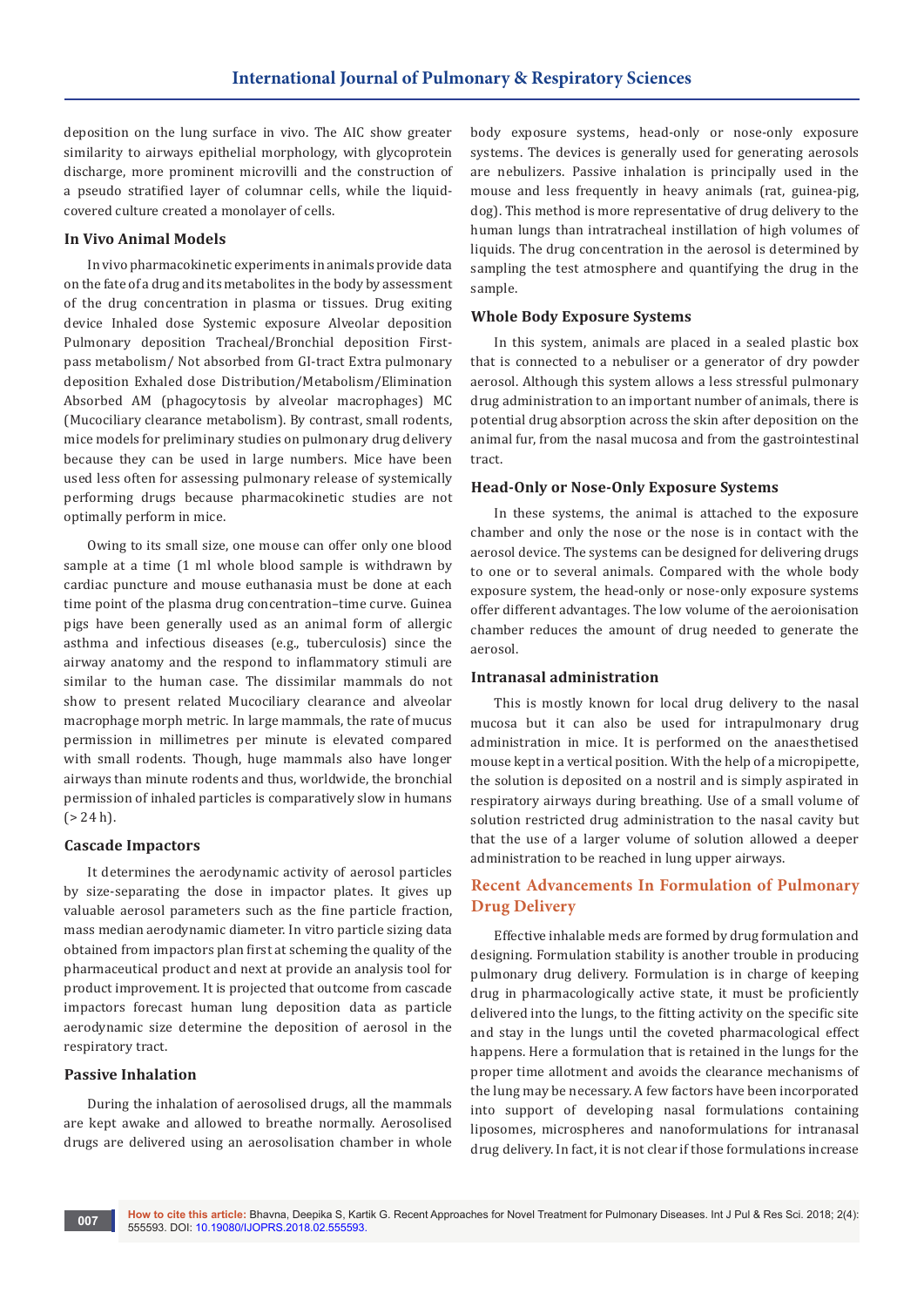drug absorption by transporting encapsulated drug across the membrane or just because they improve the nasal retention time and stability of the drug. However, their utilization is in extensive growth and the outcomes have been exceptionally skilled.

#### **Prodrugs**

Prodrug is used to explain compounds that undergo biotransformation prior to exhibiting their pharmacological effect. Throughout the years, prodrugs have been used to decrease the bad taste of the drug, poor solubility, insufficient stability, incomplete absorption across biological barriers and metabolism to inactive or toxic species. Intranasal drugs are can administered as solutions or as powder form which need to undergo a dissolution process before absorption. Lipophilic drugs easily diffuse through the bio membranes, but they are poorly soluble in water. So they have to be administered as a prodrug with higher hydrophilic character in order to make possible the manufacturing of an aqueous nasal formulation with a desirable concentration. Once in the blood stream, the prodrug must be quickly converted to the parent drug. In contrast, very hydrophilic polar drugs may not have ability to cross biomembranes. Thereby, if they are administered as prodrugs with higher lipophilic character, the penetration through the membrane may increase. For instance, L-Dopa is poorly soluble in water, so it is very difficult to develop a corresponding intranasal aqueous formulation with an effective dose. Produced various prodrugs of L-Dopa and observed that their solubility enhanced significantly in contrast with the pure drug, allowing, hence, the development of adequate nasal formulations. Furthermore, their nasal administration resulted in an accelerated and complete absorption to the systemic circulation, where quick conversion to L-Dopa takes place. Similar report was obtained for testosterone which is also poorly soluble in water [41,42].

#### **Enzymatic inhibitors**

Nasal mucosa and nasal mucus layer have a huge variety of enzymes. Hence they act as enzymatic barriers for nasal drug delivery. Various approaches have been used to avoid enzymatic degradation, including the use of proteases and peptidases inhibitors. For example, bestatine and comostate amylase are used as aminoptidases inhibitors and leupeptine and aprotinin as trypsine inhibitors probably involved in the degradation of calcitonin. Furthermore, bacitracin, amastatin, boroleucin and puromycin have been used to avoid enzymatic degradation of drugs such as leucineenkephalin and human growth hormone [41].

#### **Absorption enhancers**

Hydrophilic drugs may be poorly permeable across the nasal epithelium and may show an insufficient bioavailability and therapeutic efficacy. Their absorption is greatly improved by administered in combination with absorption enhancers which induce epithelial barrier by modifying the phospholipidic bilayer. In intranasal drug delivery, absorption enhancers

most used are surfactants (laureth-9), bile salts, fatty acids (taurodihydrofusidate) and polymeric enhancers (chitosan, cyclodextrins, poly-Larginineand aminatedgelatin)[42-46].

#### **Novel drug formulations**

Several factors have been included in support of developing nasal formulations containing liposome, nanoparticles and microspheres for intranasal drug delivery. In fact, it is not clear if those formulations increase drug absorption by transporting encapsulated drug across the membrane or just because they increase the nasal retention time and stability properties of the drug.

**Liposomes:** Liposomes are a type of vesicles that contains both of numerous, few or only one phospholipid bilayers enclosing one in or more aqueous compartments in which drugs and different substances may be put stored. Presently a day, they have been examined as a vehicle for sustained release therapy in the lung disease treatment, gene therapy and as a technique for delivering therapeutic agents to the alveolar surface for the treatment of systemic diseases. Liposomal drug delivery systems introduce different focal points, for example, the effective encapsulation of small and large molecules with an extensive variety of hydrophilicity and pKa values. In fact, they have been found to enhance nasal absorption of peptides, for example, insulin and calcitonin by expanding their membrane penetration. This has been ascribed to the expanding nasal retention of peptides, insurance of the entrapped peptides from enzymatic degradation and mucosal membrane disruption. Incorporated insulin in liposomes coated with chitosan and carbapol and administered them intranasally to rats. The report demonstrates that this formulation was effective and that its mucoadhesive property is a reasonable choice for a sustained release of insulin [24,47,48].

**Nanoparticles:** Nanoparticle systems are being investigated to improve drug delivery and intranasal drug administration. Nanoparticles are solid particles having a diameters ranging from 1-1000 nm. They consist of macromolecular materials and which are therapeutically used as adjuvant in vaccines or as drug carriers, in which the active substance is entrapped, dissolved, encapsulated, adsorbed or chemically attached. Nanoparticles have several advantages due to their Nano size property, but only the small nanoparticles is able to penetrate the mucosal membrane by Para cellular route and in a limited quantity, since the tight junctions are in the order of 3.9-8.4 Å. There are several studies have been suggested that nanoparticle systems can be preferably suited as a vehicle for sustained release therapy. Sustained release from therapeutic aerosol can prolong the residence of an administered drug in the airways or alveolar region, minimize the risk of adverse effects by decreasing its systemic absorption rate, and increase patient compliance by reducing dosing frequency. Nanoparticle systems are also suitable for the delivery of nasal vaccines [41,49].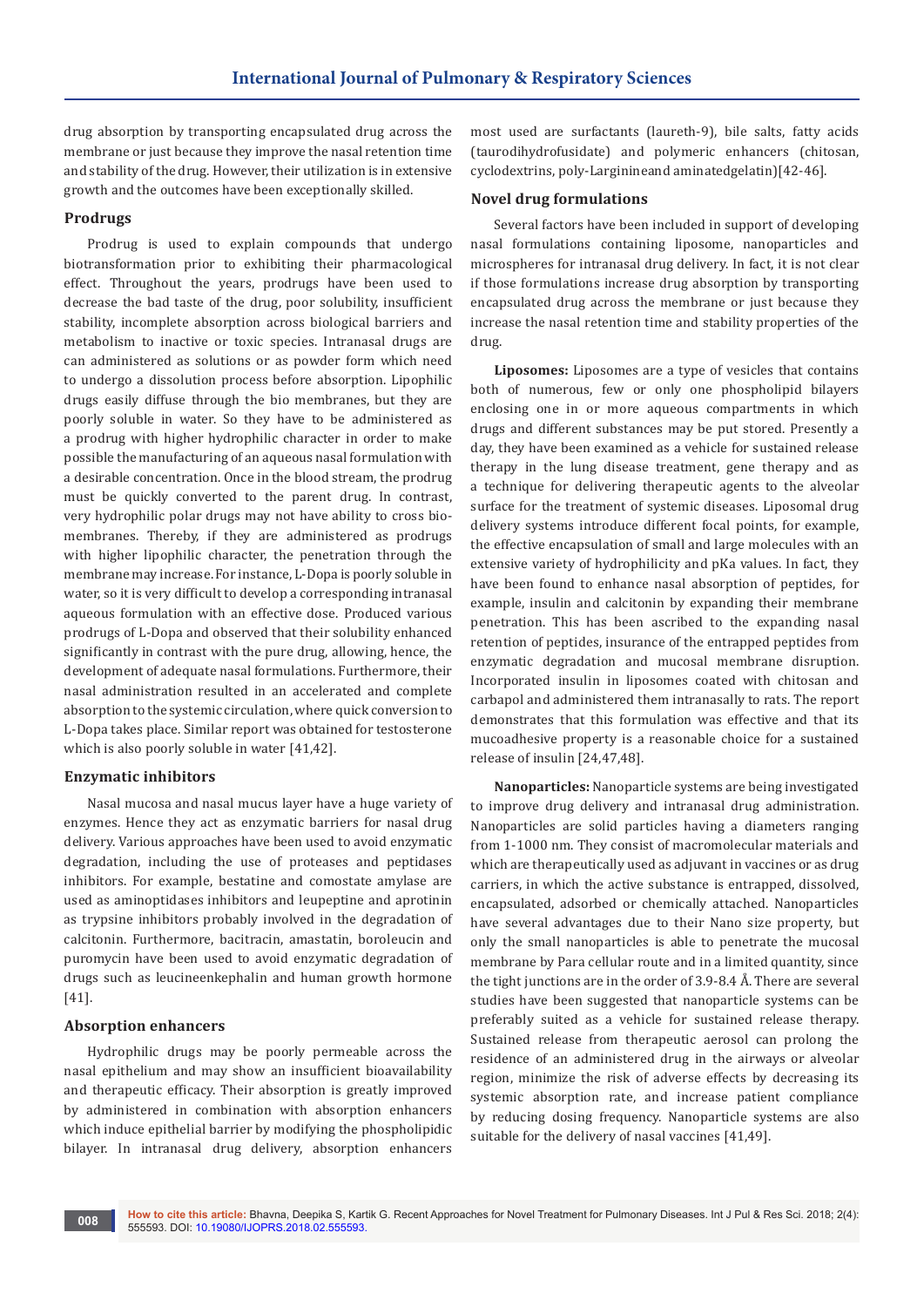# **Concept of Targeted Delivery and in Vivo Behaviour of Nanoparticles**

Nanoparticles are characterized as particles with submicron sizes in diameter. Since the mid-2000s, a wide assortment of nanoparticles has been produced as drug carriers for biomedical applications. Different materials have been utilized for the manufacture of nanoparticles. Nanoparticles regularly share their unique physical properties due to their submicron estimate, and these characteristics have been exploited for disease-specific drug delivery. Significantly, nanoparticles have a bigger surface area than micro materials with similar total masses. It permits nanoparticles to have a superior opportunity to have contact with the surrounding tissues and cells, subsequently increasing the efficiency of cellular delivery. Moreover, systemically injected nanoparticles in vivo generally show enhanced accumulation to the pathological lesions found in tumours, hemorrhagic diseases, and inflammatory diseases. These findings suggest that nanoparticles have perfect properties to be utilized as imaginative carriers for drug delivery.

## **Microspheres**

This technology has been useful in designing of nasal drug delivery formulations. Microspheres are generally based on muco-adhesive polymers like chitosan, alginate, which provide various advantages for intranasal drug delivery. Moreover, microspheres also protect the drug from enzymatic metabolism and gives sustain drug release, thereby prolonging its effect [41].

#### **Mucoadhesive Drug Delivery Systems / Mucoadhesion**

MCC is one of the very important limiting steps for nasal drug delivery, because it decreases the time allowed for drug absorption. So these systems improving the nasal drug absorption, and also prolonging the contact time between nasal mucosa and drug. Mucoadhesion represents the attachment of the drug delivery to the mucus, involving an interaction between mucin and a synthetic or natural polymer known as mucoadhesive. The sequential events that occur during this mucoadhesion include different steps. First mucoadhesive systems absorb water from mucus layer and get wet and swell. Following this, the polymer intimately penetrates into the mucus and, hence, localizes the formulation in nasal cavity, increase the drug concentration gradient across the epithelium. This system is useful in intranasal drug delivery are alginate, cellulose and alginate or its derivatives [41].

#### **Dendrimers**

Dendrimers are repetitively branched molecules, and they exhibit improved physicochemical properties compared with typical macromolecules. In general, Dendrimers are highly monodisperse nanoparticles, and the size and surface functionality of the final formulations are precisely controllable. Dendrimers are carrying a large amount of drugs, and the PEG modified dendrimer shows favourable pulmonary absorption after inhalation. Thus, dendrimers have been widely used for the delivery of therapeutics for chronic lung diseases, and anticancer agents, antibiotics, and steroids have been reported to be delivered to the lungs by dendrimers.

## **Latest Developments**

Aradigm was developed AERx pulmonary technology, which help in transferred insulin and morphine into the pulmonary route. On the other side, Alkermes has prepared an inhalation technology, which would enable us to deliver dry powder of small molecules, peptide and protein drug particles to the deep lungs. Nektar Therapeutic in conjunction with Pfizer began dosing first diabetic patients for the phase III clinical trial for inhalable insulin Exubera. They are also developing other active pharmaceuticals molecules to be delivered by using its proprietary delivery technology. The different problems faced by pulmonary drug delivery systems, many peptide and protein drugs are currently investigated for potential systemic absorption by pulmonary system, and that includes insulin, calcitonin, luteinizing-hormone-releasing hormone analogs, granulocyte colony-stimulating factor, and human growth hormone.

# **Current Applications of Pulmonary Drug Delivery Systems**

## **Applications of pulmonary drug delivery in Asthma and COPD**

Asthma is a chronic lung disease that is categorized under inflammation and narrowing of airways. Asthma causes periods of wheezing, breath shortness, and coughing. Asthma affects people of all ages, but it most often starts in childhood. COPD means chronic obstructive pulmonary diseases, which is correlated to smoking, chronic bronchitis and emphysema. Today's inhaled drug delivery market is conquered by the three main classes of drug such as anticholinergic, bronchodilators and corticosteroids. All these three classes of drugs are only given by pulmonary route. Levosalbutamol inhalers are present in the market to treat asthma. Titropium inhalers are present in market to teat COPD [1,50,51].

## **Recent role in Pulmonary Delivery in Patients on Ventilators**

Nowadays to improve inhalation coordination of patient devices are mostly used like Baby mask. This mask is attached to spacer for small tidal volumes and low inspiratory flow rates infant and young Childers. We can easily give medication to child up to 2 years by using baby masks this is recent advancements in applications of pulmonary drug delivery.

#### **New use of Pulmonary Delivery in Diabetes**

Diabetes is a syndrome of disordered metabolism and hyperglycaemia resulting from an insufficiency of insulin secretion or resistance which cause the blindness, kidney disorder, nerve damage, heart attack and other health problems. The most common form of this therapy is twice-daily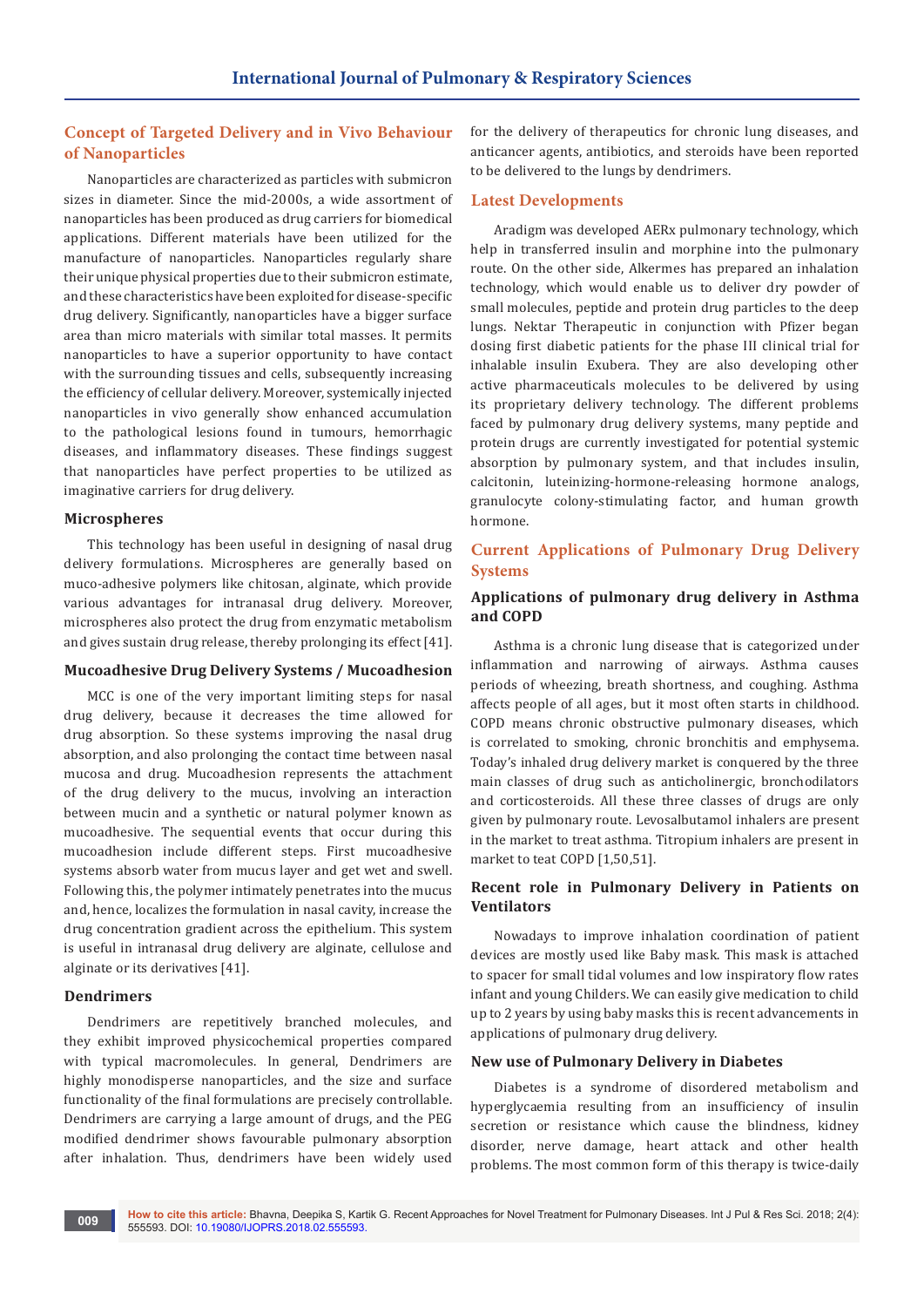subcutaneous injections of insulin. This type of treatment may cause pain and as a result encourages noncompliance by up to half of the diabetics. Various companies are working on insulin inhalers than any other insulin delivery option. Insulin inhalers would work as asthma inhalers. The products fall into two main groups the dry powder formulations and solution. E.g. Novel pMDI formulations for pulmonary delivery of proteins [1,52-57].

#### **Application of Pulmonary Delivery in Migraine**

Drug Ergotamine is choice for migraine. This drug used successfully to treat migraine headache via metered dose inhaler (MDI) [58].

# **Application of Pulmonary Delivery in Angina Pectoris**

Angina pectoris is not a disease itself it is symptoms of myocardial ischemia and it is arises as a result of imbalance between oxygen supply and demand of myocardium. Nitroglycerine is a drug of choice for angina pectoris, and is given through sublingual route. Isosorbide aerosol has also been reported useful in hypertensive emergency [1,58].

#### **Role of Pulmonary Delivery in Vaccines**

While there was moderate interest in aerosol vaccination 15- 20 years ago, progress toward application has rarely seen. About 100vaccinesare approved in the U. S. About half of these prevent respiratory diseases, yet all are currently injected. Recently inhaled measles vaccine given by nebulizer [55].

## **Use of Pulmonary Drug Delivery System Intransplantation**

Inhalation route play important role in transplantation. Acute and chronic rejections are major problems compromising transplant and patient survival. Aerosolized cyclosporine is useful for reducing the risk of acute rejection [56-58].

## **Applications of Pulmonary Delivery in Pulmonary Arterial Hypertension**

In 2004, the FDA approved Ventavis (iloprost), an inhaled treatment for pulmonary arterial hypertension, made by CoTherix (South San Francisco, CA, USA). In pulmonary arterial hypertension, severe restriction of blood vessels results in early death. Iloprost naturally dilates blood vessels [50, 59].

## **Application of Pulmonary Drug Delivery in Cancer Chemotherapy**

Lung cancer is the leading cause of cancer death and inhaled chemotherapy is approach for the treatment of lung cancer. A multicentre phase I clinical trial is evaluating doxorubicin HCl inhalation solution in lung cancer patients. As many as 4lakh lung cancer patients a study is going on aerosolized paclitaxel solution to mice with lung tumours. The treatment significantly reduced lung tumours and prolonged survival. Aerosol drug delivery of the anticancer agents like difluoromethylornithine and 5- fluorouracil reduced lung tumours in mice 50 % and 60 %, respectively. Interleukin-2 stimulates immune function in

cancer patients, but injections cause fever, malaise, and locals welling [50].

#### **Gene Therapy via Pulmonary Route**

Recent research in application of pulmonary drug delivery. It holds great potential for the treatment of various acquired and inherited pulmonary diseases. The main aim of this therapy is treatment of cystic fibrosis. Cationic-lipid mediated CFTR gene transfer can significantly influence the underlying chloride defect in the lungs of patients with CFC. There are many problems to be overcome before clinical applications are practical. Some of these are safe, successful transfer of sufficient genetic material to appropriate tissue, adequate gene expression, maintenance of expression over time, and efficacy of expression [60].

#### **Delivery of Pentamidine by Pulmonary Route**

Protozoan Pneumocystis carinii (PCP) is major cause of Pneumonia is Patients with acquires immunodeficiency syndrome. Aerosol pentamidine is useful in treating mild PCP and prophylaxis against PCP [61].

#### **Inhaled Drug Delivery for Tuberculosis Therapy**

Tuberculosis (TB) is infectious disease cause by Mycobacterium tuberculosis. One third of the population is suffered from TB, and new infections occur at a rate of one per second. New drugs or delivery systems that will decrease the spread of tuberculosis and slow down or prevent the development of drug-resistant strains are seriously required. Lung lesions containing large numbers of bacteria are poorly vascularised. Conventional therapy given by the parenteral or oral routs May give sub therapeutic levels of ant tuberculosis (anti-TB) drugs. Administering drugs by the pulmonary route to the lungs allows maximum drug concentrations in the vicinity of the selesions. Supplementing conventional therapy with inhaled anti-TB therapy may allow therapeutic concentrations of drug to penetrate effectively into lung lesions and treat the resident mycobacteria [62].

## **Nicotine Aerosol for Smoking Cessation**

Smoking is injurious to the health. From ancient times people smokes cigarette and get addicted with smoking. The reason for cigarette smoking is Nicotine addiction, and nicotine replacement is appealing as a means of reducing cigarette use to ultimately achieve cessation.

#### **Diagnostic Application Pulmonary Drug Delivery**

 It is use for therapeutic purpose as well as for diagnosis purpose. For example, inhalation of aerosols of methacholine and histamine is responsive in asthma [63].

## **Current Use of Pulmonary Delivery of Opioids as Pain Therapeutics**

To avoid pain associated with inject able pain killer pulmonary opioid delivery is better alternative. Clinical data of inhaled opioids were focused on treatment of dyspnoea.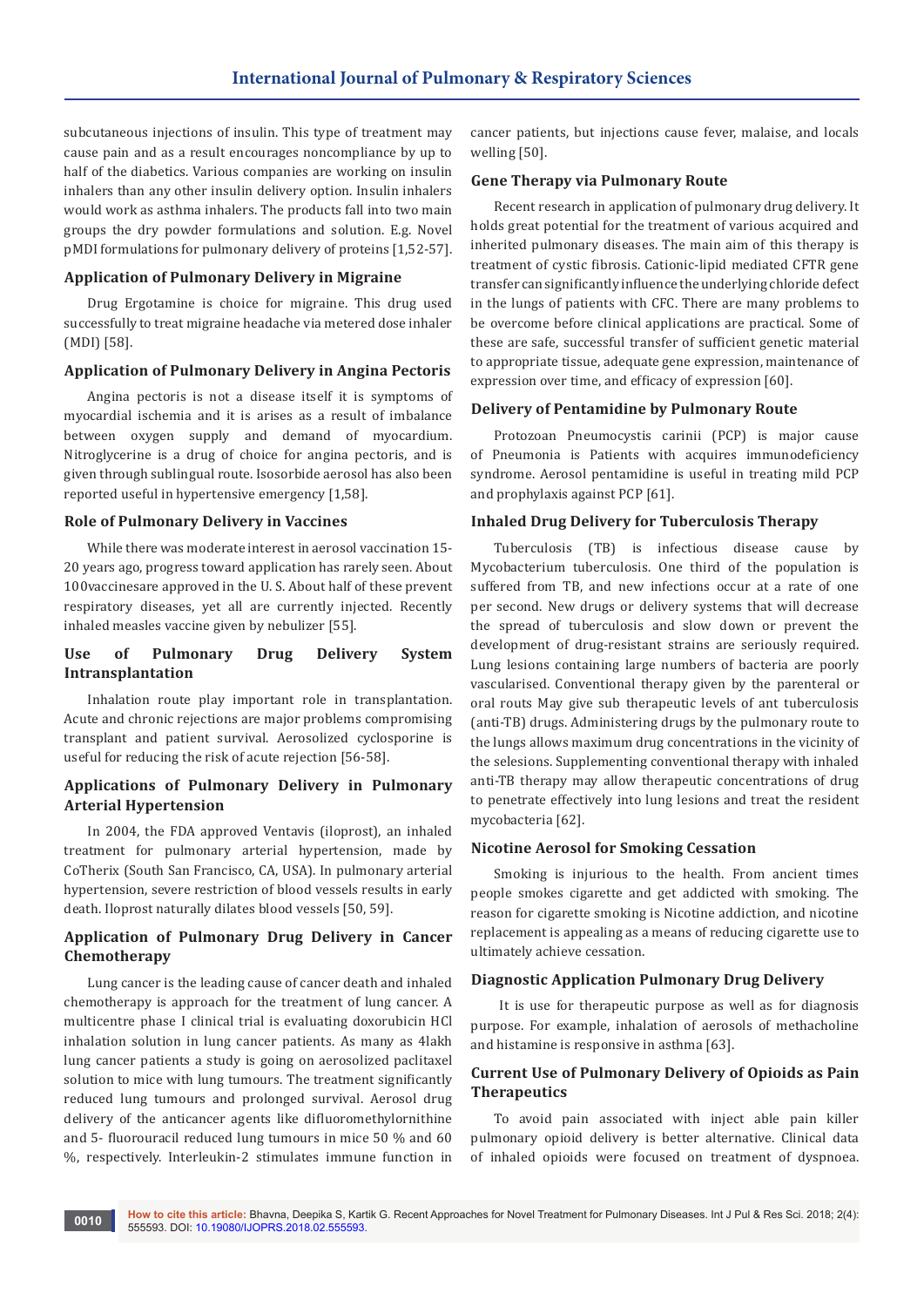They showed that inhalation of various opioids compounds are safe even in severely ill patients. The advent of specialized and efficient pulmonary drug delivery systems make easy evaluation of inhaled opioids, such as morphine and fentanyl, for management of severe pain associated with surgery or malignant disease [64].

## **Conclusion**

Among the various drug delivery approaches, pulmonary drug delivery is one of the oldest drug delivery systems it is widely used due to its potential advantages. This approach is based on principle of inhalation of medication through the lungs which then enters the bloodstream through the alveolar epithelium. A major determining factor of this route is optimum particle size, which regulates the targeted delivery of drug to lungs. Various drugs which produce GI irritation can be administered by pulmonary route with greater efficiency. The delivery device plays a major role in the efficiency of pulmonary delivery. The most commonly used devices for respiratory delivery are nebulizers, metered-dose inhalers, and dry powder inhalers; these can be made adaptable for delivery of protein and peptide drugs. Inhalable nanocarrier systems offer numerous advantages owing to its decreased particle size. Carriers like microparticles, nanoparticles, liposomes etc. can be used in pulmonary delivery. DPI provides various benefits like its ease in use, cheapness, robustness. Problem to deliver large amount of powder (around 50mg) in one breath and to maintain stability of powder formulation are major challenges with DPI. Thus understanding of challenges and overcoming, it coupled with anatomical and biopharmaceutical basics helps in reducing the technical gaps and hence encourages the future advancement in formulation of new improved strategy for pulmonary drug delivery.

#### **References**

- 1. Sheikh S (2011) International Journal of Pharma Research and Development 2(12): 018.
- 2. Micheal T (2000) Newhouse, Encyclopedia of Pharmaceutical Technology. (2nd edn), Dekker, New York, Informa Healthcare USA, 19: 1279-1285.
- 3. Akwete AL, Gupta PK (1997) Delivery of Biotherapeutics by Inhalation Aerosol. In Inhalation Delivery of Therapeutic Peptides and Proteins, Marcel Dekker, Inc., New York, USA, pp. 151-231.
- 4. World Health Organization (2013) Global Tuberculosis Report 2013. World Health Organization, Geneva, Switzerland, p. 6-27.
- 5. World Health Organization (2007) Global Surveillance, Prevention and Control of chronic Respiratory Diseases: A Comprehensive Approach. World Health Organization Geneva, Switzerland, p. 12-36.
- 6. [Halbert RJ, Natoli JL, Gano A, Badamgarav E, Buist AS, et al. \(2006\)](https://www.ncbi.nlm.nih.gov/pubmed/16611654)  [Global burden of COPD: systematic review and meta-analysis. Eur](https://www.ncbi.nlm.nih.gov/pubmed/16611654)  [Respir J 28: 523-532.](https://www.ncbi.nlm.nih.gov/pubmed/16611654)
- 7. Masoli M, Fabian D, Holt S, Beasley R (2004) Global Initiative for Asthma. P Allergy 59: 469-478.
- 8. [Ley B, Collard HR \(2013\) Epidemiology of idiopathic pulmonary](https://www.ncbi.nlm.nih.gov/pubmed/24348069)  [fibrosis. Clin Epidemiol 5: 483-492.](https://www.ncbi.nlm.nih.gov/pubmed/24348069)
- 9. [Raghu G, Weycker D, Edelsberg J, Bradford WZ, Oster G \(206\) Am J](https://www.ncbi.nlm.nih.gov/pubmed/16809633)  [Respir Crit Care Med 174\(7\): 810-816.](https://www.ncbi.nlm.nih.gov/pubmed/16809633)
- 10. Ruppert C, Schmidt R, Grimminger F, Suzuki Y, Seeger W, et al. (2002) Bio Conjug Chem 13: 804-811.
- 11. [Durham AL, Caramori G, Chung KF, Adcock IM \(2016\) Targeted anti](https://www.ncbi.nlm.nih.gov/pubmed/26334389)[inflammatory therapeutics in asthma and chronic obstructive lung](https://www.ncbi.nlm.nih.gov/pubmed/26334389)  [disease. Transl res 167\(1\): 192-230.](https://www.ncbi.nlm.nih.gov/pubmed/26334389)
- 12. [Fujita Y, Takeshita F, Kuwano K, Ochiya T \(2013\) RNAi Therapeutic](http://www.mdpi.com/1424-8247/6/2/223)  [Platforms for Lung Diseases. Pharmaceuticals 6\(2\): 223-250.](http://www.mdpi.com/1424-8247/6/2/223)
- 13. [Meyer KC \(2014\) Diagnosis and management of interstitial lung](https://www.ncbi.nlm.nih.gov/pubmed/25505696/)  [disease. Transl Respir Med 2: 4.](https://www.ncbi.nlm.nih.gov/pubmed/25505696/)
- 14. Tangri P (2001) Approaches To Pulmonary Drug Delivery Systems. International Journal of Pharmaceutical Sciences and Research 2(7): 1616-1622.
- 15. [Banker GS, Rhodes TR \(2002\) Modern Pharmaceutics. \(4](http://www.ajprd.com/downloadebooks_pdf/32.pdf)<sup>th</sup> edn), Marcel [Dekker, New York, USA, pp. 529-586.](http://www.ajprd.com/downloadebooks_pdf/32.pdf)
- 16. Karhale A, Chaudhari HS, Ughade PL, BaviskarDT, Jain DK (2012) International Journal of Pharmatech Research Coden p. 4.
- 17. Cole RB, Mackay AD (1990) Concepts of Pulmonary Physiology. In Essentials of Respiratory Disease, New York, Churchill Livingstone, USA, p. 49-60.
- 18. Hindle M, Byron PR (1999) Int J Pharm pp. 116-169.
- 19. www.cipladoc.com
- 20. [Ozer A \(2007\) Alternative applications for drug delivery: Nasal and](https://link.springer.com/chapter/10.1007/978-1-4020-6289-6_6)  [pulmonary routes. Nanomaterials and Nanosystems for Biomedical](https://link.springer.com/chapter/10.1007/978-1-4020-6289-6_6)  [Applications pp. 99-112.](https://link.springer.com/chapter/10.1007/978-1-4020-6289-6_6)
- 21. [Tronde Ann \(2002\) Pulmonary drug Absorption. Acta Universities](https://www.diva-portal.org/smash/get/diva2:161887/FULLTEXT01.pdf)  [Upsaliensis pp. 86-275.](https://www.diva-portal.org/smash/get/diva2:161887/FULLTEXT01.pdf)
- 22. [Newman SP \(1990\) Metered dose pressurized aerosols and the ozone](https://pdfs.semanticscholar.org/c477/5dff9a33ded72394ddeb3a97bdceb6f6ef60.pdf)  [layer. Eur Respir J 3: 495-497.](https://pdfs.semanticscholar.org/c477/5dff9a33ded72394ddeb3a97bdceb6f6ef60.pdf)
- 23. [David AE, Abdelaziz B, Robert L \(1998\) Cellular Aspects of Lung](http://www.physiology.org/toc/jappl/85/2)  Function**.** [J Appl Physiology 85: 379-385.](http://www.physiology.org/toc/jappl/85/2)
- 24. [McElvaney NG, Hubbard RC, Birrer P Lancet \(1991\) Aerosol alpha](https://www.ncbi.nlm.nih.gov/pubmed/1671425)  [1-antitrypsin treatment for cystic fibrosis. Lancet 337: 392-394.](https://www.ncbi.nlm.nih.gov/pubmed/1671425)
- 25. Paul J Atkins, Timothy M Crowder The Design and Development of Inhalation Drug Delivery Systems. Modern pharmaceutics by Marcel Dekker p. 1-31.
- 26. R Sunitha (2011) International Journal of Pharmaceutical, Chemical and Biological Sciences 1(1): 66-82.
- 27. Chawla A, Taylor KMG, Newton JM, Johnson MCR (1994) Int J Pharm 108: 233-240.
- 28. Ogden, Jill, Rogerson C, Smith I (1996) Issues in pulmonary delivery. In Scrip Magazine 1996: 56-60.
- 29. Kohler D (1994) Journal of Aerosol Medicine 7(4): 307-314.
- 30. Kinnula V, Cantell K , Mattson K (1990) European Journal of Cancer 26: 740-741.
- 31. Martin RJ, Boguniewicz M, Henson JE (1993)148:1677-1682.
- 32. http://www.misgav-venture.com/news-in.asp?num=337
- 33. http://www.admit-online.info/index.php?id=131&L=0
- 34. http://www.cambridgeconsultants.com/projects/chiesinexthaler
- 35. http://www.inhousepharmacy.vu/p-200-spirivahandihaler.aspx
- 36. http://www.asthmafoundation.org.au/Turbuhalers.aspx